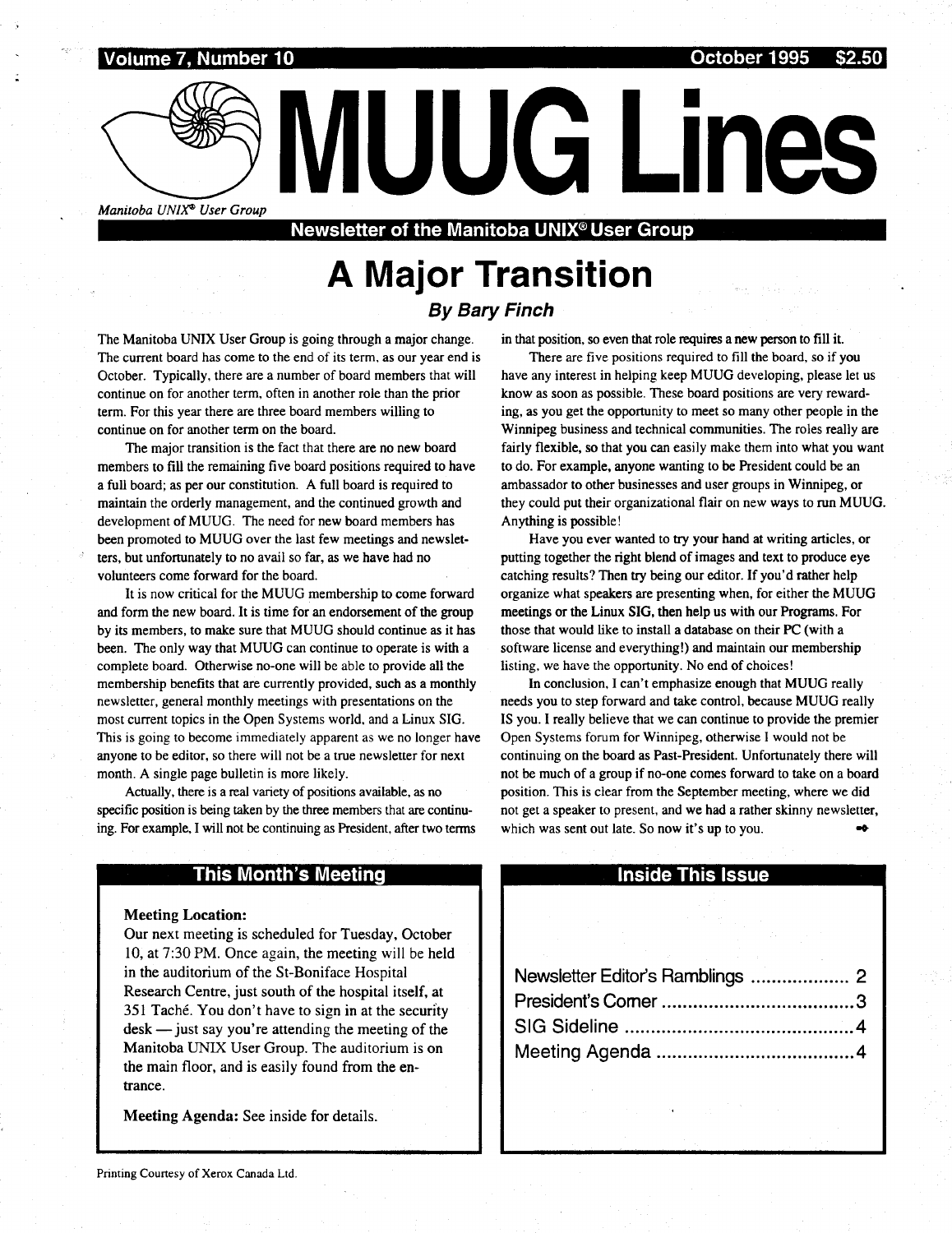## RAMBLINGS Number 20

### By Andrew Trauzzi

This article will end my stint as newsletter editor for the Manitoba UNIX User Group. More precisely, this will be my final ramble!

Unfortunately, I have no successor, which will leave the group in a mildly volatile state. This brings me to my final ramble - volunteers.

#### Volunteering?

This topic may seem rather hippocritical given the fact that I will no longer be volunteering my time for the group! In reality, I have spent many hours in front of my glowing screen for MUUG and feel that I require a breather. Recently, there has been a large decline in the membership of all user groups — attributed mostly to employers expecting more productivity from less employees (but that was a previous ramble).

When individuals volunteer their time to a cause or organization they believe in, both sides benefit. The organization becomes capable of helping many, many more people and the individual gets a "warm and fuzzy" feeling. Well, not all the time, but offering your services for free to the community will certainly look good on a résumé! I'm not saying that it's the only reason why people volunteer, but if

#### The 1994-1995 Executive

| President:                | <b>Bary Finch</b>     | $(W)$ 934-1690 |
|---------------------------|-----------------------|----------------|
| Vice-President:           | Rob Wright            | (W) 488-5175   |
| Treasurer/Secretary:      | Doug Shewfelt         | $(W)$ 986-7111 |
| <b>Publicity Director</b> | Rory Macleod          | $(W)$ 488-5168 |
| Programs:                 | Doug McLean           | $(W)$ 985-1643 |
| <b>Mailing List:</b>      | Roland Schneider      | 1-204-785-9179 |
| Membership Sec.:          | Roland Schneider      | 1-204-785-9179 |
| Newsletter editor:        | Andrew Trauzzi        | $(W)$ 986-6757 |
| Past President            | Susan Zuk             | (W) 989-3530   |
| <b>Information:</b>       | Bary Finch            | $(W)$ 934-1690 |
|                           |                       | (FAX) 934-1308 |
| (or)                      | <b>Andrew Trauzzi</b> | $(W)$ 986-6757 |

#### Advertising Rates

| Quarter page         | \$50  |
|----------------------|-------|
| Half page            | \$75  |
| Full page            | \$100 |
| $Insert (1-4 pages)$ | \$100 |

Above prices are per issue . The first ad is charged at the full price; each successive month is  $1/2$  price.

Ad copy must be submitted by the final copy deadline for an issue (usually 3 weeks prior to the monthly meeting) in a format acceptable to the editor. (Please make arrangements with editor beforehand.)

Internet E-mail: editor@muug .mb.ca

fattening up your résumé is your only goal, I'm sure the group you are helping wouldn't care . In today's competitive marketplace, every bit counts.

Is that why I became newsletter editor two years ago? Not really, but many opportunities have opened up for me because of it. Mostly, I enjoyed being a larger part of an organization that helped the computing community .

The Canadian Cancer reports that 90% of its volunteers sign up because someone close to them has died from cancer. No one close to you will die from UNIX (I hope not anyway!), so volunteers are hard to come by. (I see the ad now — let's stamp out UNIX before it kills again!)

Seriously, think twice when someone asks you to volunteer your time — someone down the road will thank you for it.

I would like to thank all the past and present board members for their patience and help (esp. Bary, Gilbert, Roland, and Susan). I would also like to thank all the members of MUUG (both past and present) for reading my ramblings and attending our meetings. Good luck to all of you!

Andrew Trauzzi.

#### Copyright Policy and Disclaimer

This newsletter is ©opyrighted by the Manitoba UNIX User Group. Articles may be reprinted without permission, for non-profit use, as long as the article is reprinted in its entirety and both the original author and the Manitoba UNIX User Group are given credit.

The Manitoba UNIX User Group, the editor, and contributors of this newsletter do not assume any liability for any damages that may occur as a result of information published in this newsletter .

#### Group Information

The Manitoba UNIX User Group meets at 7:30 PM the second Tuesday of every month, except July and August. Meeting locations vary. The newsletter is mailed to all paid-up members one week prior to the meeting. Membership dues are \$25 annually and are due as indicated by the renewal date on your newsletter's mailing label. Membership dues are accepted at any meeting, or by mail.

> Manitoba UNIX User Group P.O. Box 130, Saint-Boniface Winnipeg, Manitoba R2H 3B4

Internet E-mail: membership@muug.mb.ca WWW: http://www.muug.mb.ca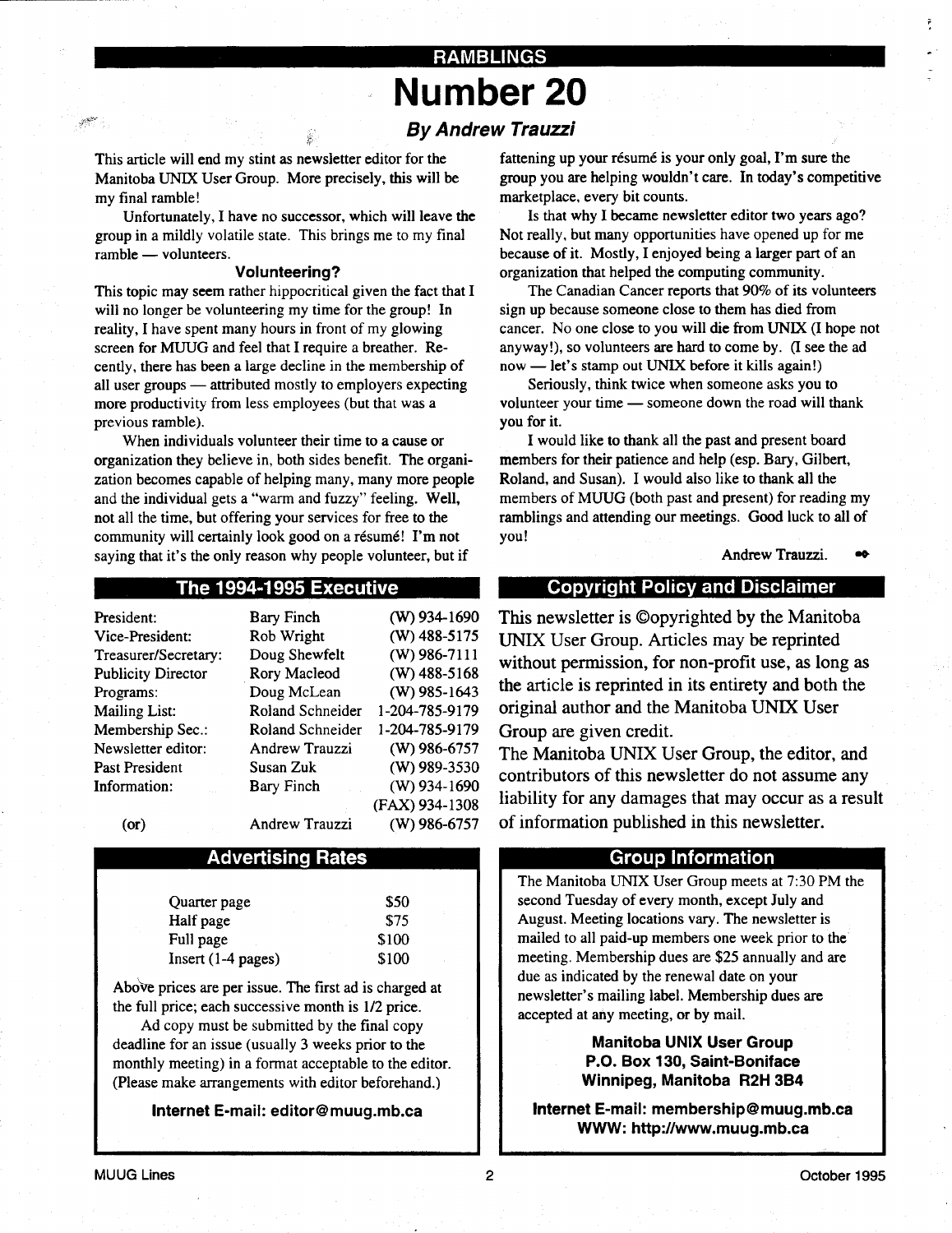#### PRESIDENT'S CORNER

# What's Happening These Days

#### By Bary Finch

cover article suggests. User groups often face times when there is really no-one wanting to take control of the group, but they survive when the members realize that when enough people volunteer, the work's not so bad for each individual! Hopefully this will become apparent to many of you as well.

 

We have a lot of plans for the remainder of the year, but it will take a number of people to carry them out . An example is our usual Christmas Wine and Cheese, where we like to get a number of people displaying their technology . It takes a few people to arrange with all the presenters, and arrange for their system requirements: power, network cabling, etc.

We also have speakers lined up for this month and for November, but it will take some help to make sure that the arrangements are all made so that the presentations go smoothly . It is unfortunate that we do not have a newsletter editor to help us get out the information on our topics coming up, as well as the usual other interesting material in our newsletters .

As an example of one of the short topics coming up, I will be presenting on UNIX Expo, which I had the good fortune to attend. This is an event that is one of the premier Open Systems events in the world, with perhaps UniForum being the other major event. UniForum is held in the spring, and UNIX Expo in the fall, so maybe that would be a main criteria for attendance at one of the events versus the other, or both if your company can afford it!

UNIX Expo was held in New York city, at the Jacob K. Javits convention center, in Manhattan. This event combines the traditional show floor of vendors with corporate education. The variety of seminars, tutorials and workshops was quit extensive . I went for

MUUG is going through quite a bit of turmoil these days, as our the Full Conference package, which combined attendance at three days of 90 minute seminars, as well as admittance to the show floor. My intention for my upcoming presentation is to share some of the information that I gleaned from my seminar attendance, as well as from the Keynote speakers .

> The show floor had representation from all the major UNIX vendors: Tandem, Sun, HP, Digital, SCO, IBM, Novell, Data General, etc. Pretty much anything you wanted to see in UNIX was there, hardware or software . Also, the usual variety of trinket giveaways was occurring, so I have a few new t-shirts for washing my car now . I did gain a lot of good information on products that represented technologies that were not included in the seminar presentations I attended.

> The size of the show floor made it a busy time to get around to see everyone that you would want to (I didn't manage to do it), as there must have been over 300 vendor's on display . This of course is not the scale of Comdex at all, but it did provide access to all the Open Systems products you could typically want.

> Once Canadian company that had a sizable presence was Hummingbird, who makes the PC X-window product eXceed. Their booth had never ending packed presentations, and they could boast having 49% of the PC X-window market, which is over twice the nearest competitor's market share . Not bad for a company from Markham!

> All in all, the show was a great experience. Come out to the meetings over the fall, and catch my presentation on UNIX Expo at one of them . P.S . I expect I will see five of you on the board in the near